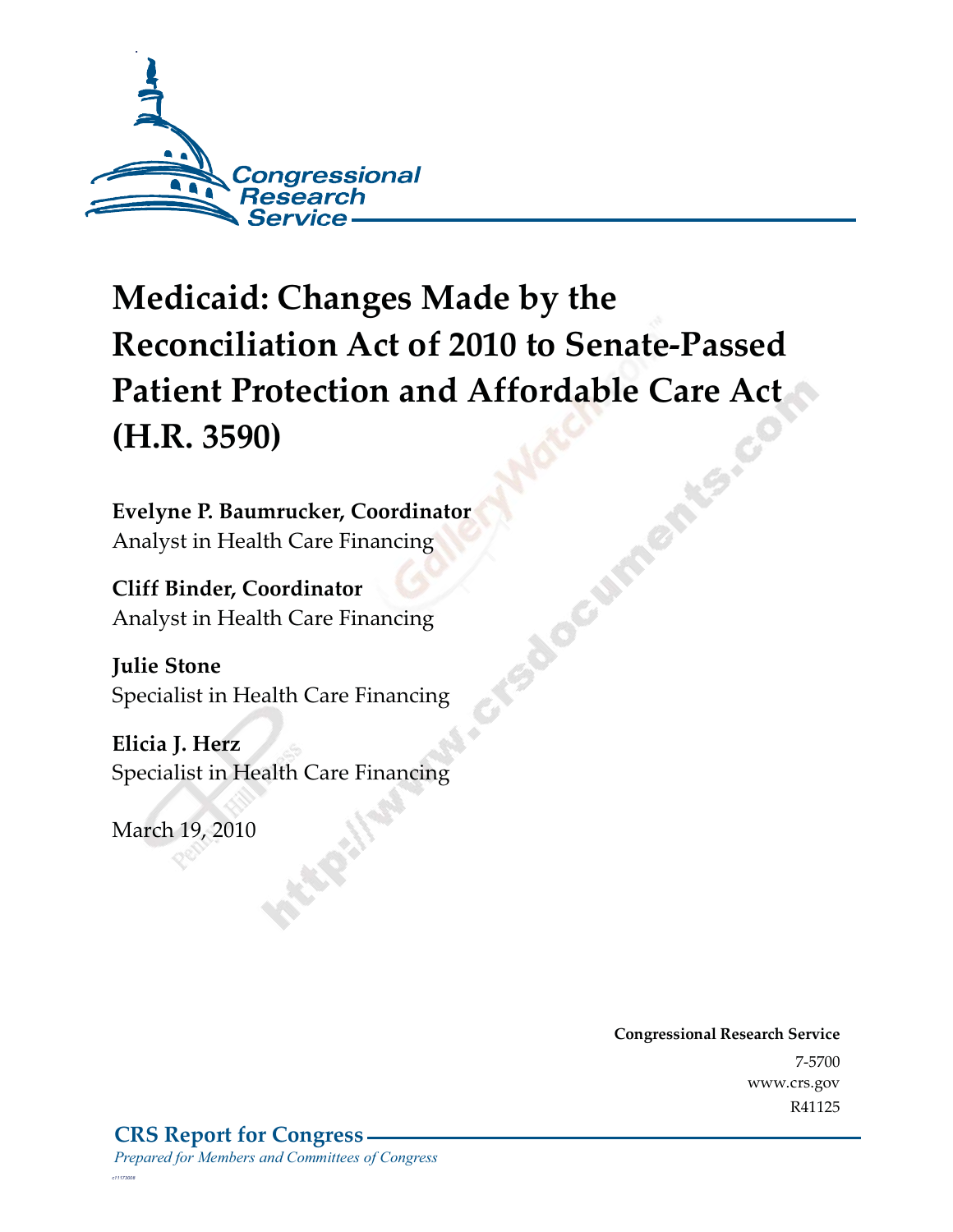### **Summary**

.

On December 24, 2009, the Senate passed health reform legislation that would, among other changes, make statutory changes to Medicaid and the Children's Health Insurance Program (CHIP). The Patient Protection and Affordable Care Act (H.R. 3590) is under consideration by the House.

On March 18, 2010, the House Rules Committee issued an amendment in the nature of a substitute to H.R. 4872, the Health Care and Education Affordability Reconciliation Act of 2010, (hereafter referred to as the reconciliation bill). If passed, this reconciliation bill would amend H.R. 3590.

The reconciliation bill includes two titles: (1) Coverage, Medicare, Medicaid, and Revenues, and (2) Education and Health. Title I contains provisions related to health care and revenues, including modifications to H.R. 3590's Medicaid and CHIP provisions. Title II includes amendments to the Higher Education Act of 1965, which authorizes most of the federal programs involving postsecondary education, and other health amendments.

This report provides a brief summary of H.R. 3590 followed by a discussion of the modifications that would be made to the Senate-passed bill by the Medicaid and CHIP provisions contained in the reconciliation bill. This report reflects legislative changes contained reconciliation bill published by the House Committee on Rules on March 18, 2010. Selected highlights of the Medicaid and CHIP changes that would be made by the reconciliation bill to H.R. 3590 include provisions that:

- increase primary care physician payment rates for selected patient treatments;
- revise the definition of the average manufacturer price (AMP) to help make AMP more closely reflect the manufacturers' average prices;
- delay the effective date of the Community First Choice Option;
- change state FMAP rates for newly eligible populations;
- provide an increase in the territories' spending rate caps beginning with the second quarter of FY2011;
- provide additional program integrity funding through indexing of the Medicaid Integrity Program for fiscal years beginning with FY2010; and
- modify Medicaid Disproportionate Share Hospital (DSH) payment reductions in H.R. 3590.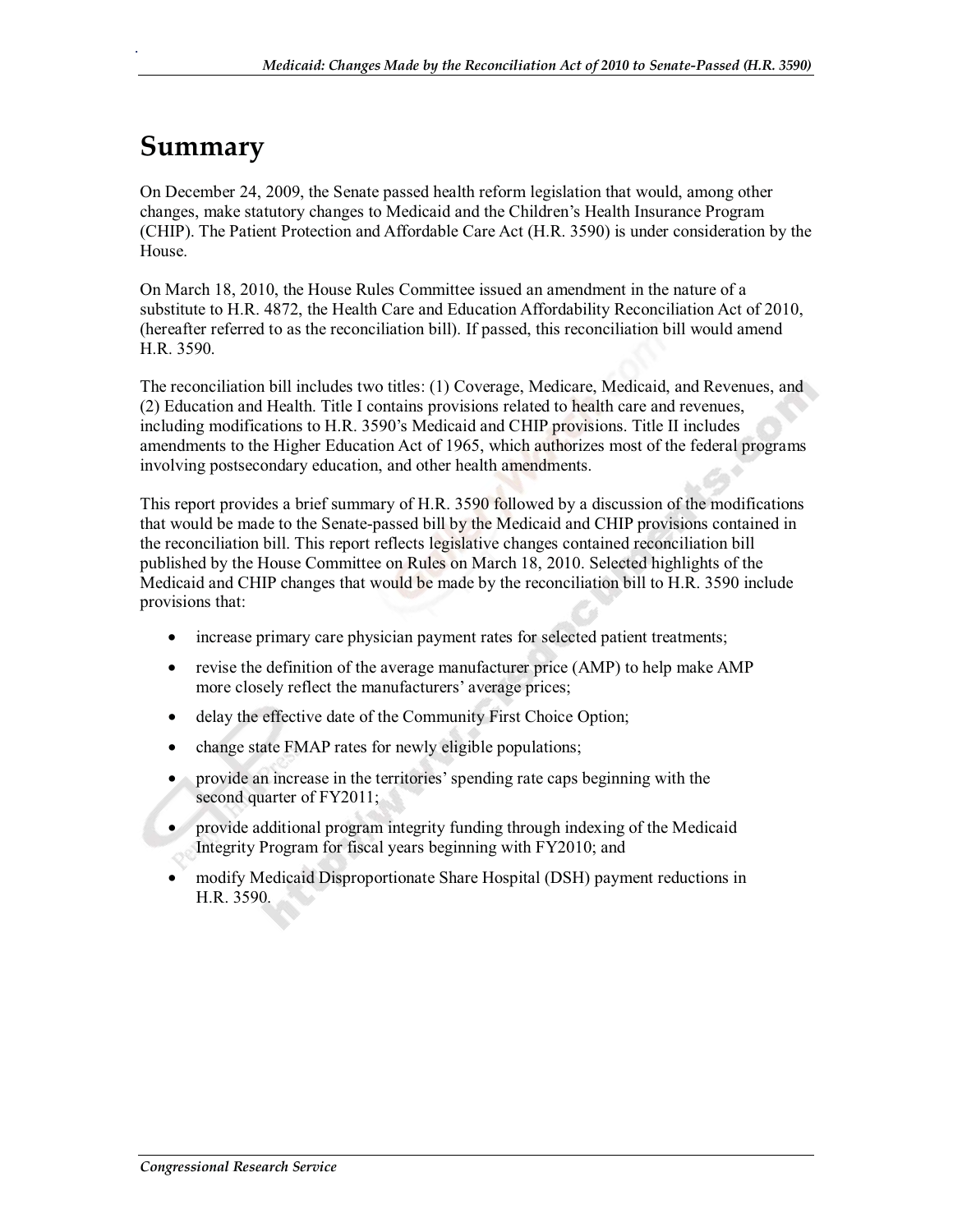## **Contents**

.

| Modifications to H.R. 3590 as Proposed by The Health Care Education Affordability |  |
|-----------------------------------------------------------------------------------|--|
|                                                                                   |  |
|                                                                                   |  |
|                                                                                   |  |
|                                                                                   |  |
|                                                                                   |  |
|                                                                                   |  |
|                                                                                   |  |
|                                                                                   |  |

#### **Tables**

| Table 1. Proposed FMAP Rates for Required Medicaid Expansions to Newly Eligible |  |
|---------------------------------------------------------------------------------|--|
|                                                                                 |  |
|                                                                                 |  |

#### **Contacts**

| 12 |
|----|
| 12 |
|    |
|    |
|    |
|    |
|    |
|    |
|    |
|    |
|    |
|    |

TOC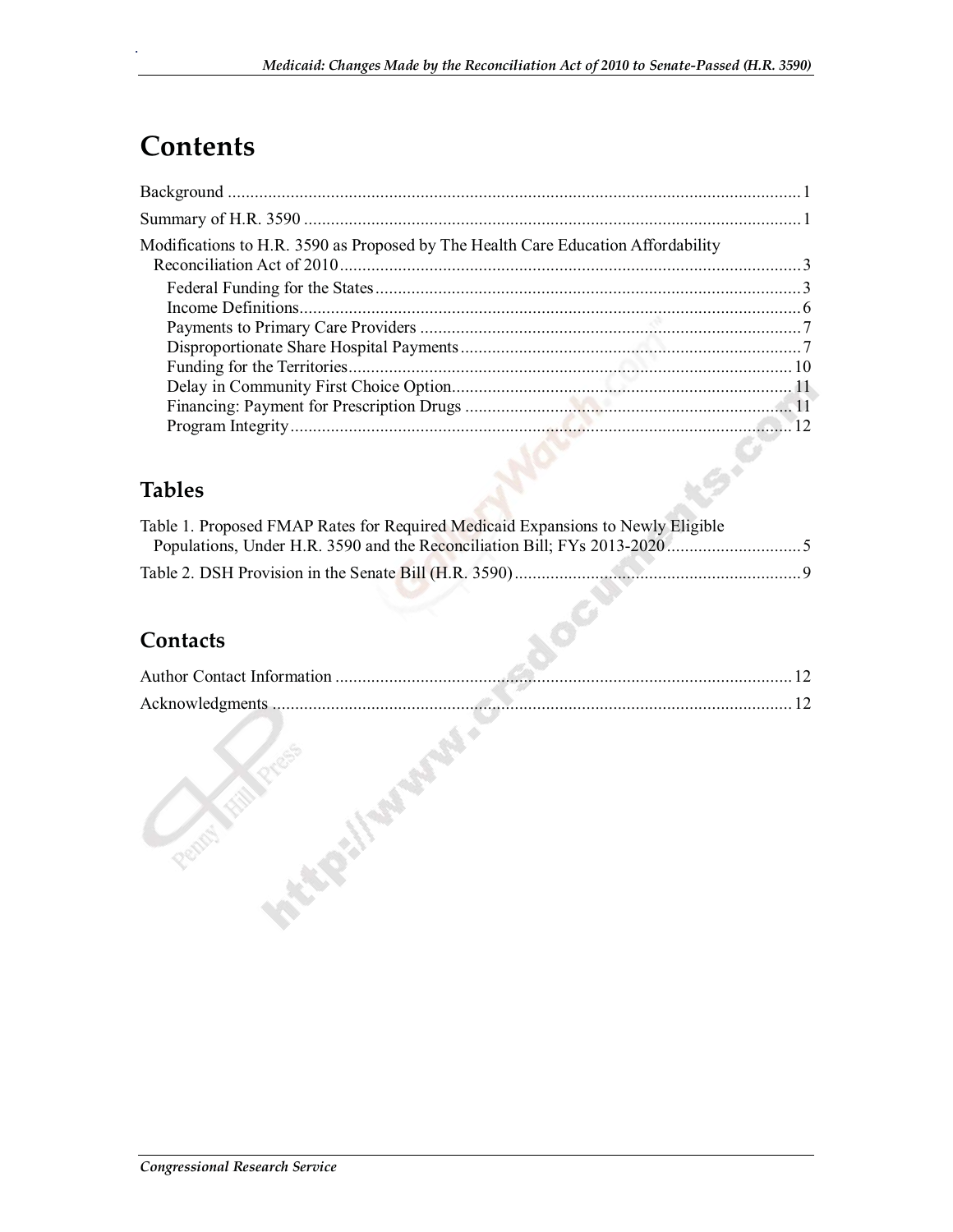## **Background**

.

On December 24, 2009, the Senate passed health reform legislation that would, among other changes, make statutory changes to Medicaid and the Children's Health Insurance Program (CHIP).<sup>1</sup> H.R. 3590, the Patient Protection and Affordable Care Act, is under consideration by the U.S. House of Representatives.

On March 18, 2010, the House Committee on Rules issued an amendment in the nature of a substitute to H.R. 4872, The Health Care Education Affordability Reconciliation Act of 2010, (hereafter referred to as the reconciliation bill). If passed, the reconciliation bill would amend H.R. 3590.

The reconciliation bill includes two titles: (1) Coverage, Medicare, Medicaid, and Revenues, and (2) Education and Health. Title I contains provisions related to health care and revenues, including modifications to H.R. 3590's Medicaid and CHIP provisions. Title II includes amendments to the Higher Education Act of 1965, which authorizes most of the federal programs involving postsecondary education, and other health amendments.

A preliminary cost estimate from the Congressional Budget Office (CBO) and the Joint Committee on Tax (JTC) indicated that enacting both pieces of legislation, H.R. 3590 and the reconciliation bill, would produce a net reduction in the federal deficits of \$138 billion over the 2010-2019 period as a result of changes in direct spending and revenue.<sup>2</sup> CBO and JTC previously estimated that enacting H.R. 3590 by itself would yield a net reduction in federal deficits of \$118 billion over the 2010-2019 period.<sup>3</sup>

This report provides a brief summary of H.R. 3590 followed by a discussion of the modifications that would be made to the Senate-passed bill by the Medicaid and CHIP provisions contained in the reconciliation bill. This report reflects legislative language contained in the reconciliation bill published by the House Committee on Rules on March 18, 2010.

### **Summary of H.R. 3590**

H.R. 3590 consists of 10 titles that cover a variety of topics. In general, H.R. 3590 would provide health insurance coverage to many currently uninsured Americans, while attempting to reduce expenditures, and offering mechanisms to increase care coordination, encourage more use of health prevention, and improve quality of care. The bill would reform the private health insurance

<sup>&</sup>lt;sup>1</sup> For more information on the Medicaid and CHIP provisions contained in H.R. 3590, the Patient Protection and Affordable Care Act, see CRS Report R41037, *Medicaid and the Children's Health Insurance Program (CHIP) Provisions in H.R. 3590, as Passed by the Senate*, coordinated by Kelly Wilkicki. The House also passed H.R. 3962, the Affordable Health Care for America Act, on November 7, 2009. This bill is not currently being considered by the Senate. For more information on the Medicaid and CHIP provisions contained in H.R. 3962, see CRS Report R40900, *Medicaid and Children's Health Insurance Program (CHIP) Provisions in Affordable Health Care for America Act (H.R. 3962)*, coordinated by Elicia J. Herz.

<sup>&</sup>lt;sup>2</sup> Congressional Budget Office, letter to the Honorable Nancy Pelosi, March 18, 2010, available at http://www.cbo.gov/ ftpdocs/113xx/doc11355/hr4872.pdf.

<sup>&</sup>lt;sup>3</sup> Congressional Budget Office, letter to the Honorable Harry Reid, March 11, 2010, available at http://www.cbo.gov/ ftpdocs/113xx/doc11307/Reid\_Letter\_HR3590.pdf.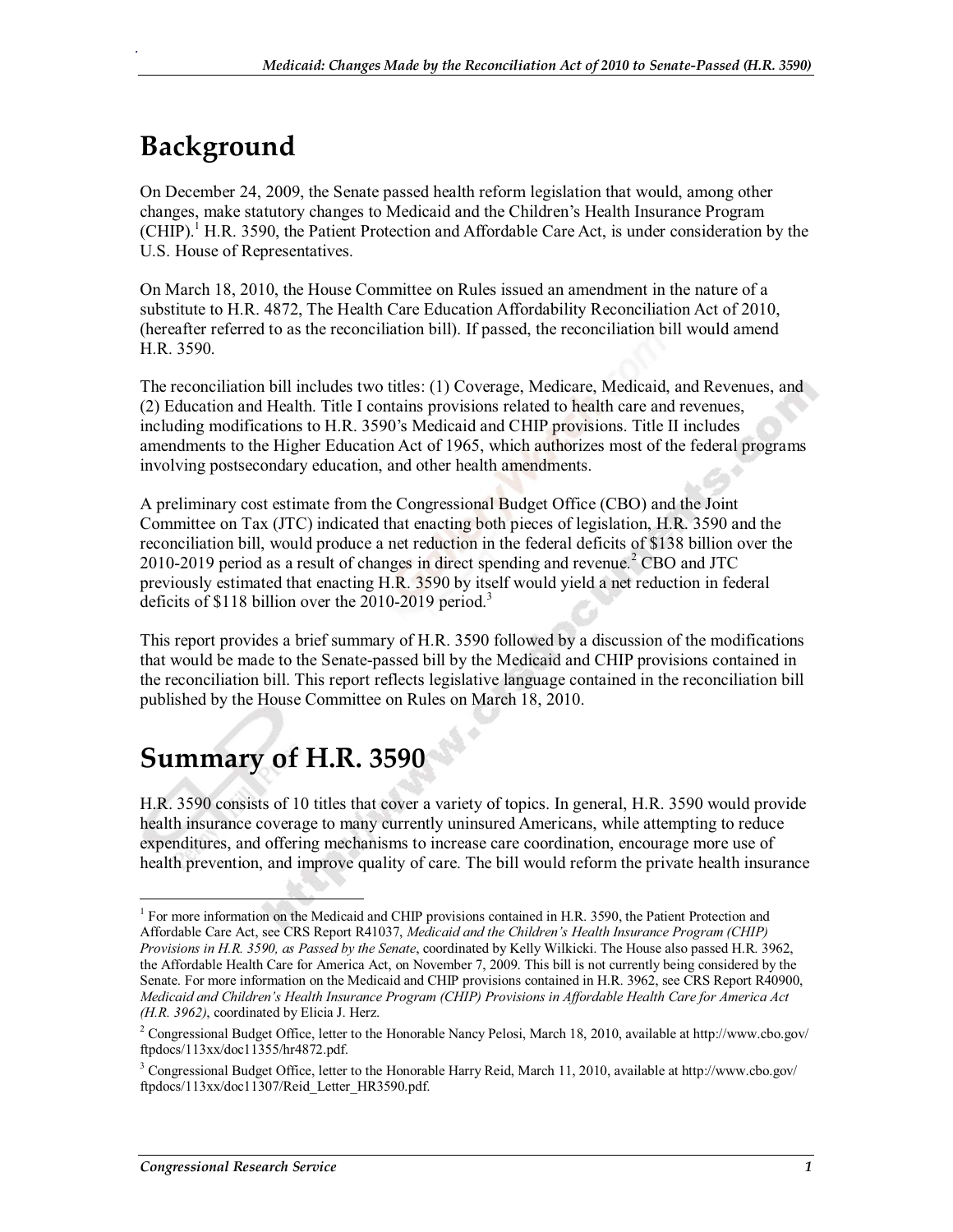market, impose a mandate for most legal U.S. residents to obtain health insurance, establish health insurance "Exchanges" that would subsidize health insurance coverage for eligible individuals; expand Medicaid eligibility; create programs to improve quality of care and encourage more use of preventive services; address healthcare workforce issues; and propose a number of other Medicaid and Medicare program and federal tax code changes. Key Medicaid and CHIP provisions in H.R. 3590 are summarized below.

- *Eligibility-related reforms.* The Senate bill would require states to expand Medicaid to certain individuals who are under age 65 with income up to 133% of the federal poverty level (FPL). This reform not only would expand eligibility to a group who is not currently eligible for Medicaid (low income childless adults), but also would raise Medicaid's mandatory income eligibility level for certain existing groups from 100% to 133% of the FPL.
- *Maintenance of effort provisions*. The Senate bill would require states to maintain current Medicaid and CHIP coverage levels—through 2013 for adults and 2019 for children.
- *Outreach and enrollment provisions.* The Senate bill includes provisions to encourage states to improve outreach, streamline enrollment, and coordinate with the proposed American Health Benefit Exchanges (Exchange).<sup>4</sup>
- *Benefit reforms*. The Senate bill would add new mandatory and optional benefits. Mandatory benefit additions would include premium assistance for employersponsored health insurance, coverage of free-standing birth clinics, and tobacco cessation services for pregnant woman. The bill also would authorize states to offer new optional benefits such as preventive services for adults, health homes for persons with chronic conditions, and additional options for states to expand home and community-based services as an alternative to institutional care.
- *Financing reforms*. The bill would introduce measures to reduce the growth of Medicaid expenditures and would increase federal matching payments for the eligibility expansions.
- *Cost control reforms.* Some of the proposal's cost control measures include (1) proposed reductions in Medicaid disproportionate share hospital (DSH) payments, (2) expenditure reductions for prescription drugs, (3) payment reforms to reduce inappropriate hospital expenditures for health-care acquired conditions.
- *Program integrity reforms.* The bill would create enforcement and monitoring tools and would impose new data reporting and oversight requirements on states and providers. States would also be required to implement initiatives used by the Medicare program, such as a national correct coding initiative and a recovery audit contract program.
- *Nursing home accountability.* The Senate bill would add a number of requirements to improve the transparency of information within facilities and chains, as well as provide long-term care (LTC) consumers with information on the quality and performance of nursing homes.

<sup>4</sup> For a description of the exchange, see CRS Report R40942, *Private Health Insurance Provisions in Senate-Passed H.R. 3590, the Patient Protection and Affordable Care Act* , by Hinda Chaikind et al.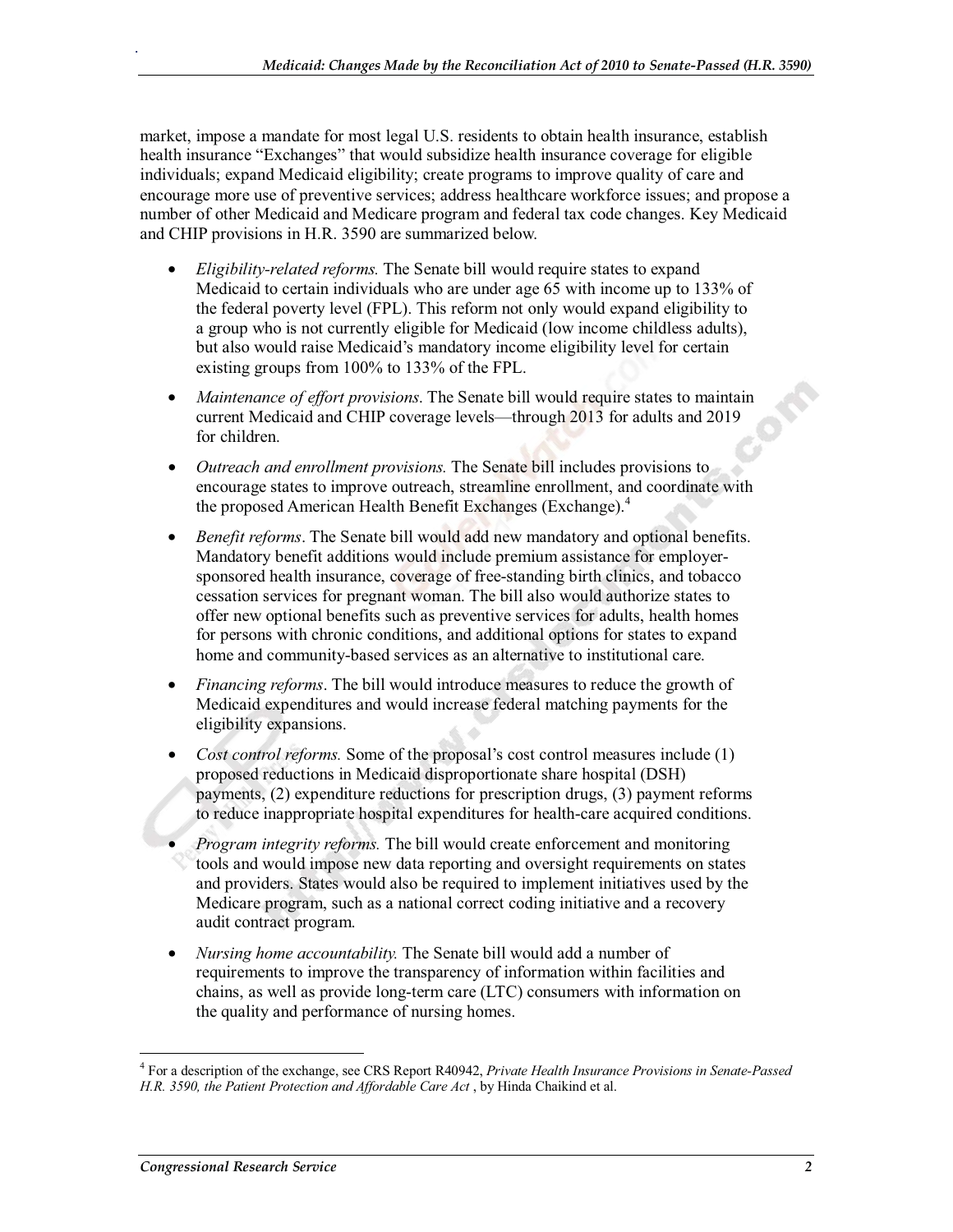- *Demonstrations, pilot programs, and grants.* These proposals would provide the Secretary of the Department of Health and Human Services (the Secretary) and state Medicaid and CHIP programs with opportunities to test models for improving the delivery, quality, and payment of services.
- *CHIP-related provisions.* The Senate bill would require states to maintain the current CHIP structure through FY2019, but would not provide federal CHIP appropriations beyond FY2013.
- *Miscellaneous Medicaid and CHIP reforms.* These proposals would add several offices within the Centers for Medicare and Medicaid Services (CMS) to better coordinate care across the Medicare and Medicaid/CHIP programs. One of these offices would be dedicated to improving coordination for beneficiaries eligible for both Medicare and Medicaid (dual eligibles). Another would add a Medicare and Medicaid innovation center, which could permit states to better control expenditures for dual eligibles across both Medicare and Medicaid.

## **Modifications to H.R. 3590 as Proposed by The Health Care Education Affordability Reconciliation Act of 2010**

The health care-related provisions in Title I of the reconciliation bill would modify the Senate bill. What follows is a brief discussion of these Medicaid and CHIP-related changes. Each section contains a brief description of existing Medicaid law and related background, an explanation of the provision in the Senate bill, and an explanation of the changes proposed by the Health Care Education and Affordability Reconciliation Act of 2010 to the Senate provision.

### **Federal Funding for the States**

.

To qualify for Medicaid, an individual must meet both categorical (i.e., must be a member of a covered group such as children, pregnant women, families with dependent children, the elderly, or the disabled), and financial eligibility requirements. Generally, Medicaid's financial requirements place limits on the maximum amount of income, and also sometimes, assets, that individuals may possess to participate. Additional guidelines specify how states should calculate these amounts. The specific income and asset limitations that apply to each eligibility group are set through a combination of federal parameters and state definitions. Consequently, these standards vary across states, and different standards apply to different population groups within states. Of the approximately 50 different eligibility "pathways" into Medicaid, some are mandatory while others may be covered at state option.

The federal government's share of Medicaid costs is determined by a formula in statute. This formula, referred to as the federal medical assistance percentage (FMAP), provides higher reimbursement to states with lower per capita income relative to the national average (and vice versa). FMAPs have a statutory federal match minimum of 50% and a federal match maximum of 83%, although some Medicaid services receive a higher federal match rate. In February 2009, with the passage of the American Recovery and Reinvestment Act of 2009, (ARRA, P.L. 111-5),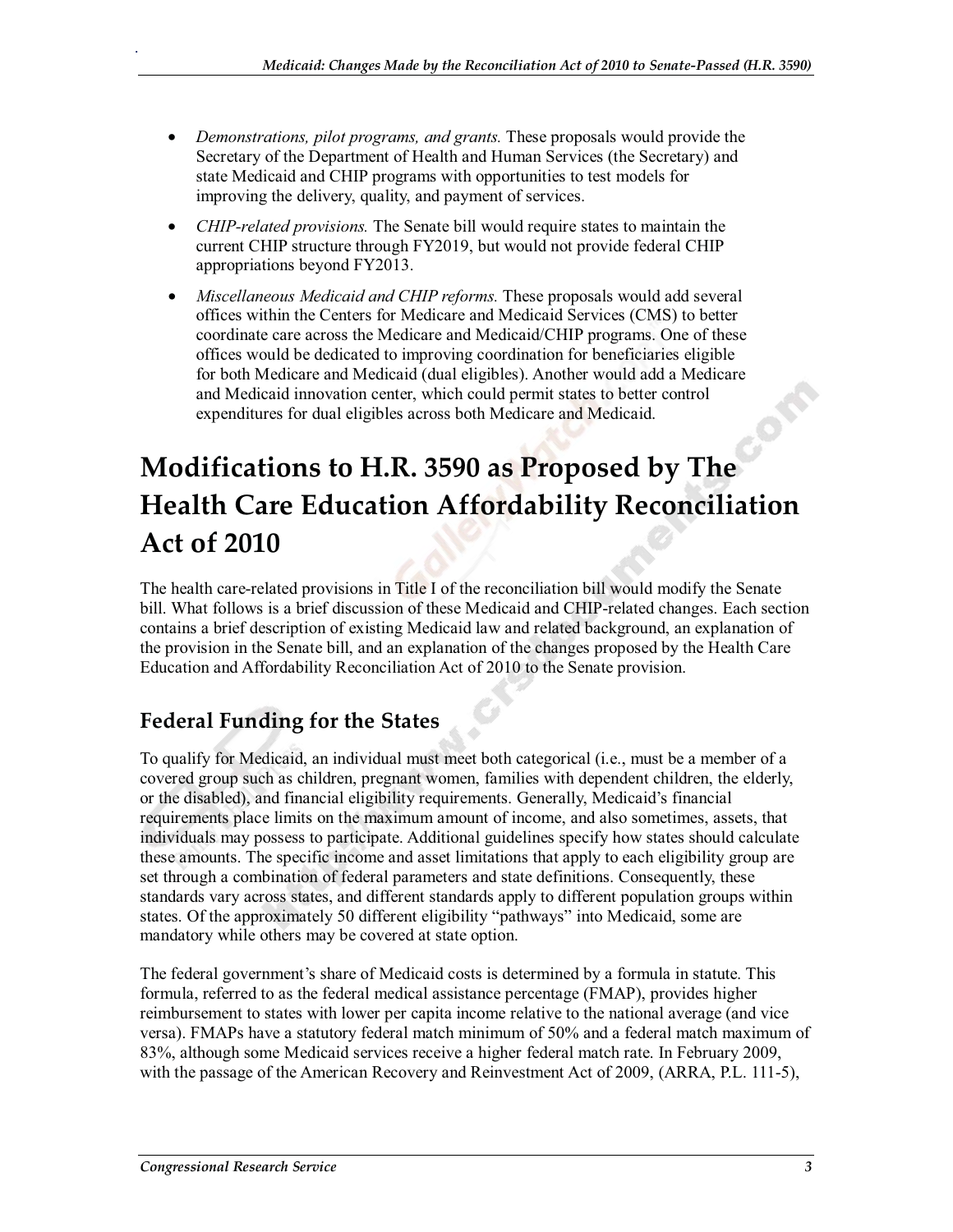states received temporary enhanced FMAP rates for nine fiscal quarters beginning with the first quarter of FY2009 and running through the first quarter of FY2011 (December 31, 2010).

Subject to specified requirements, the Senate bill would require states to make eligible for Medicaid qualifying individuals with income up to 133% of the FPL beginning in 2014, among other mandatory expansions. Under the Senate bill, "newly eligible" individuals would be defined as non-elderly, non-pregnant individuals (e.g., childless adults, and certain parents), and otherwise ineligible for Medicaid under current law.<sup>5</sup> As a conforming measure, the Senate bill also would change the mandatory Medicaid income eligibility level for children ages 6 to 19 from 100% FPL to 133% FPL (as currently applies to children under age 6). Income eligibility for individuals in the "newly eligible" population would be based on modified gross income (MGI), or in the case of families, the household income. "Newly eligible" individuals would receive either benchmark or benchmark-equivalent coverage consistent with the requirements of Section 1937 of the Social Security Act (SSA)—excluding the "newly eligible" who meet the definition of currently exempted populations under SSA Section 1937, such as blind or disabled persons, and hospice patients, for example.

Under H.R. 3590, states would receive 100% FMAP for the cost of care provided to "newly eligible" populations, from 2014 through 2016. Beginning in 2017, all states but Nebraska would have an FMAP lower than 100% for "newly eligibles" and would be grouped in two categories: (1) expansion states (those that, as of December 1, 2009, had statewide Medicaid coverage<sup>6</sup> for parents and childless adults up to 100% FPL), and (2) non-expansion states. Subject to a ceiling of 95%, for "newly eligibles," expansion states would receive a 30.3 percentage point increase over their regular FMAP for 2017, a 31.3 percentage point increase over their regular FMAP for 2017, a 32.3 percentage point increase for 2018, and a 32.3 percentage point increase thereafter. (see **Table 1** for a summary of these proposed annual federal financial assistance rates for new eligibles under the Senate bill and reconciliation bill.)

Expansion states that do *not* get any additional FMAP (because no individuals qualified as "newly eligible" due to the states' prior Medicaid expansions), and that had not been granted a Secretary-approved diversion of DSH payments toward Medicaid coverage (effective in July 2009) would receive a 2.2 percentage point increase to their regular FMAP for existing Medicaid eligibility groups, between January 1, 2014, and September 30, 2019. Finally, under the Senate bill, between January 1, 2014, and December 31, 2016, a state could receive a 0.5 percentage point increase to its regular FMAP rate for existing Medicaid eligibility groups if two conditions are met: (1) it was a state that did *not* get any additional FMAP (because no individuals qualified as "newly eligible" due to the state' prior Medicaid expansions), and (2) it ranked as the state with the highest percentage of insured individuals in 2008 based on the Current Population Survey (CPS) (i.e., Massachusetts).

The reconciliation bill (Sec. 1201-1202) would make the following modifications to the financing portions of the eligibility provisions in the Senate bill:<sup>7</sup>

 $<sup>5</sup>$  Like the House bill, the Senate Bill would not extend Medicaid eligibility to those also eligible for or enrolled in the</sup> Medicare program.

<sup>&</sup>lt;sup>6</sup> To be considered an "expansion state," this Medicaid coverage must include inpatient hospital services and could not be limited to only the following benefits: premium assistance (or Medicaid coverage otherwise dependent on employer coverage or contribution), hospital-only plans, high-deductible health plans or Health Opportunity Accounts.

<sup>&</sup>lt;sup>7</sup> Federal financial participation for some of the benefit-related provisions under the Senate bill (e.g., Adult Preventive (continued...)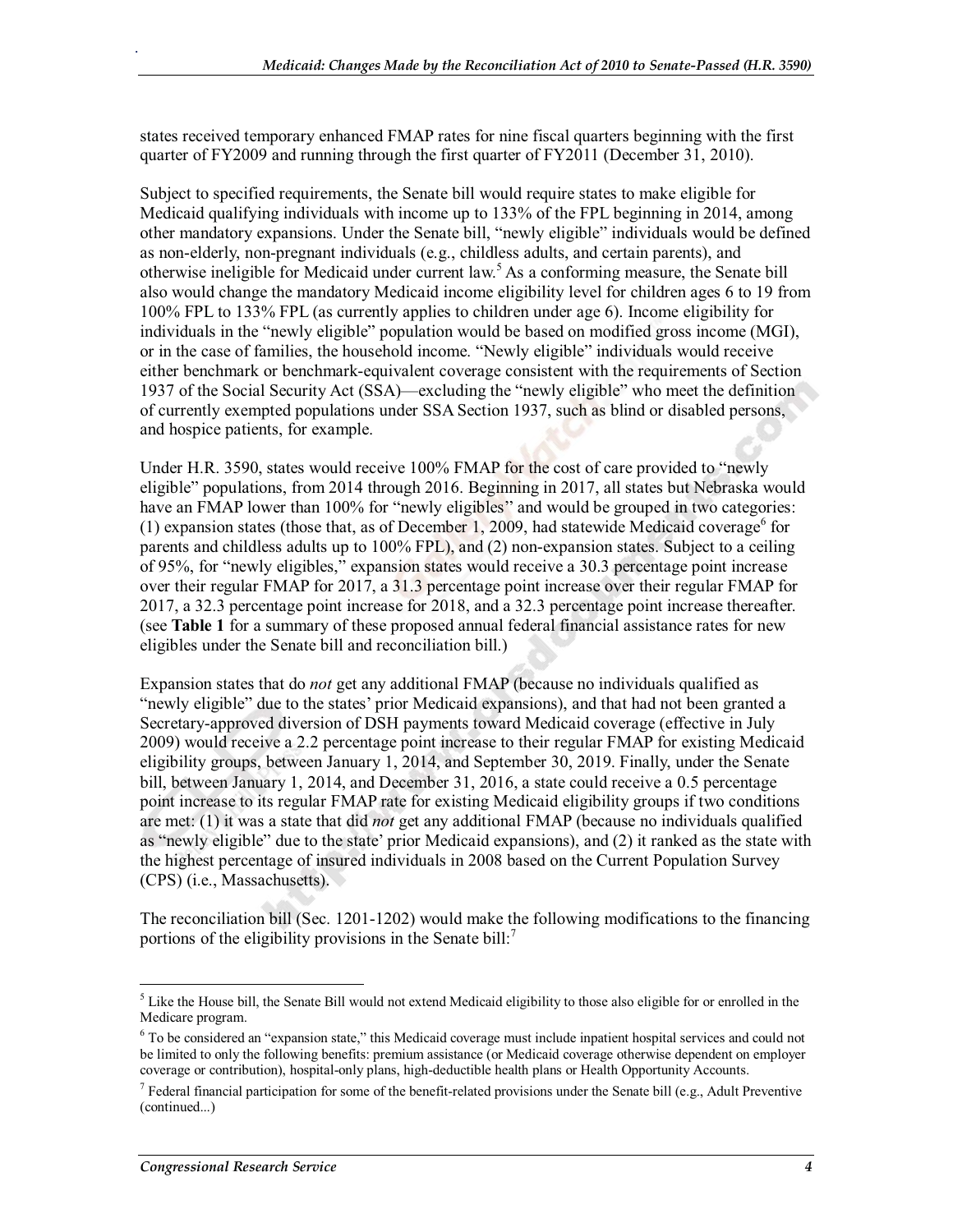- FMAP rates for the cost of care provided to "newly eligible" populations for *all* states (i.e., expansion and non-expansion states) would be equal to 100% in 2014-2016, 95% in 2017, 94% in 2018, 93% in 2019, and 90% in 2020 and beyond (see **Table 2**).
- The H.R. 3590 provision that would provide the state of Nebraska with a permanent FMAP rate of 100% for "newly eligibles'' was removed.
- The length of time that specified expansion states would receive a 2.2 percentage point increase to their regular FMAP for existing Medicaid eligibility groups, was reduced from January 1, 2014 through September 30, 2019 to from January 1, 2014 through December 31, 2015.
- The Massachusetts-specific 0.5 increase in FMAP for the period between January 1, 2014, and December 31, 2016 was removed.
- Expansion states would receive an increase above their regular FMAP rate for the cost of care provided to currently eligible childless adults. The amount of the increase would be a certain percentage (i.e., a transition percentage) $^8$  of the difference between the state's regular FMAP and the FMAP it received for "newly eligibles" (see **Table 2**).

|                                                                      | 2013      | 2014                                           | 2015                                           | 2016                                           | 2017                                                 | 2018                                                 | 2019                                       | $2020+$                                    |
|----------------------------------------------------------------------|-----------|------------------------------------------------|------------------------------------------------|------------------------------------------------|------------------------------------------------------|------------------------------------------------------|--------------------------------------------|--------------------------------------------|
| <b>Senate</b>                                                        |           |                                                |                                                |                                                |                                                      |                                                      |                                            |                                            |
| Expansion<br><b>States</b>                                           | <b>NA</b> | 100%                                           | 100%                                           | 100%                                           | $FMAP+30.3$<br>$(80.3% -$<br>95%)                    | $FMAP+31.3$<br>$(81.3% -$<br>95%)                    | $FMAP+32.3$<br>$(82.3% -$<br>95%)          | FMAP+32.3<br>(82.3%-<br>95%)               |
| Non-expansion<br>states                                              | <b>NA</b> | 100%                                           | 100%                                           | 100%                                           | FMAP+34.3<br>$(84.3% -$<br>95%)                      | FMAP+33.3<br>$(83.3% -$<br>95%)                      | $FMAP+32.3$<br>$(82.3% -$<br>95%)          | FMAP+32.3<br>$(82.3% -$<br>95%)            |
| Nebraska                                                             | <b>NA</b> | 100%                                           | 100%                                           | 100%                                           | 100%                                                 | 100%                                                 | 100%                                       | 100%                                       |
| <b>Reconciliation Bill</b>                                           |           |                                                |                                                |                                                |                                                      |                                                      |                                            |                                            |
| All states                                                           | <b>NA</b> | 100%                                           | 100%                                           | 100%                                           | 95%                                                  | 94%                                                  | 93%                                        | 90%                                        |
| Previously<br>eligible childless<br>adults in<br>expansion<br>states | <b>NA</b> | FMAP+<br>transition<br>percentage<br>(75%-95%) | FMAP+<br>transition<br>percentage<br>(80%-92%) | FMAP+<br>transition<br>percentage<br>(85%-94%) | FMAP+<br>transition<br>percentage<br>$(86\% - 92\%)$ | FMAP+<br>transition<br>percentage<br>(90%-<br>92.6%) | FMAP+<br>transition<br>percentage<br>(93%) | FMAP+<br>transition<br>percentage<br>(90%) |

#### **Table 1. Proposed FMAP Rates for Required Medicaid Expansions to Newly Eligible Populations, Under H.R. 3590 and the Reconciliation Bill; FYs 2013-2020**

(...continued)

.

<sup>8</sup> The reconciliation bill defines the transition percentage as 50% in 2014, 60% in 2015, 70% in 2016, 80% in 2017, 90% in 2018, and 100% thereafter.

Care) are tied to the FMAP rates states would receive for "newly eligible" populations. Federal financial participation for these provisions would also be impacted by the proposed changes to the FMAP rates for "Newly Eligible" populations under the reconciliation proposal.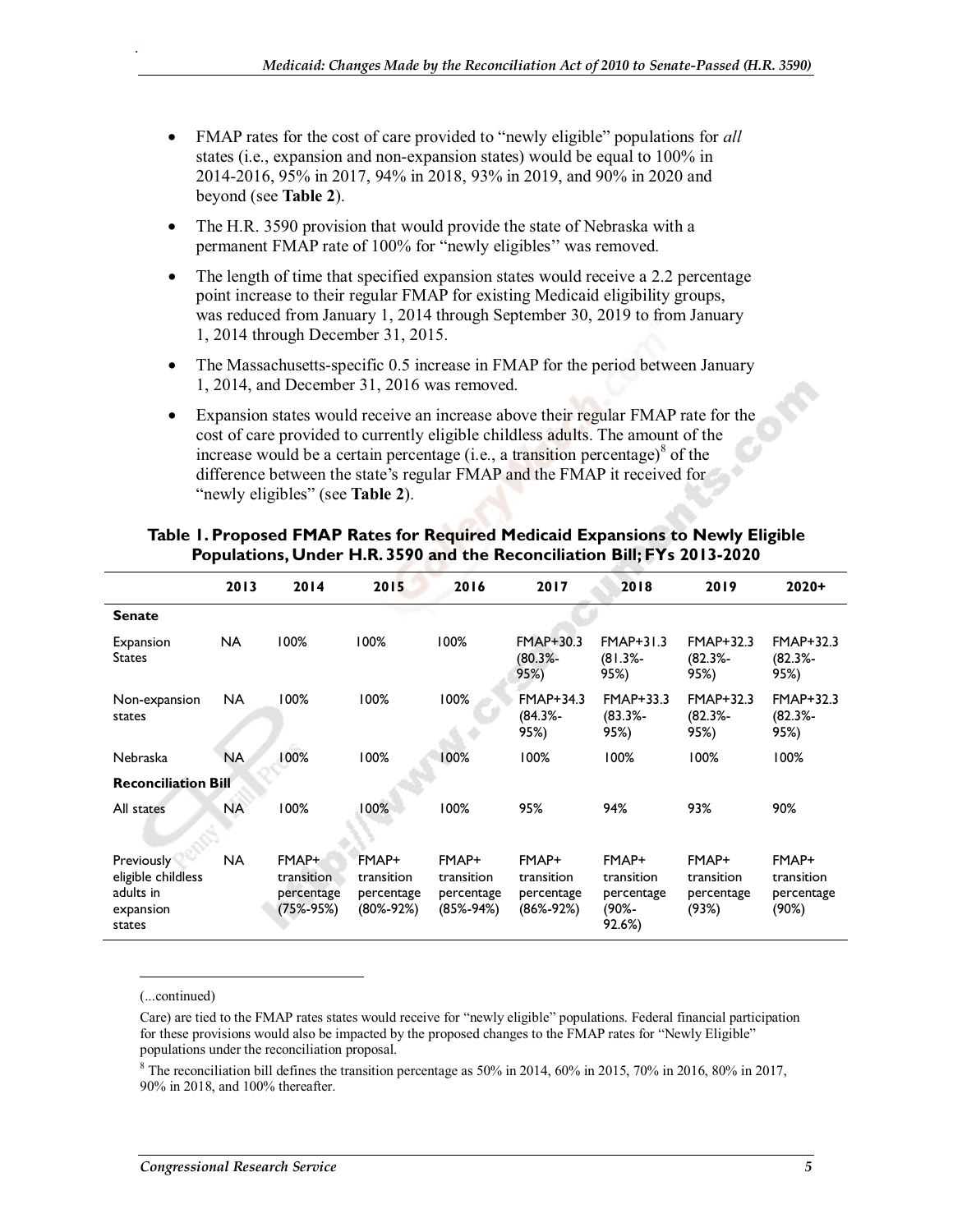**Source:** Table prepared by CRS Specialist in Health Care Financing, Chris L. Peterson, based on provisions in Senate-passed H.R. 3590, and the Amendment in the Nature of a Substitute to H.R. 4872 (i.e., the Reconciliation bill).

**Notes:** "NA" means not applicable because the mandatory expansions would not take effect under the Senate or reconciliation bill until 2014. FMAP under the Senate bill refers to the regular Medicaid matching percentage as typically calculated, with additional percentage points as shown, subject to a 95% cap on the FMAP (not shown). For example, in FY2017 the FMAP rate for costs associated with "newly eligible" individuals in an expansion state with a regular FMAP rate of 54% would be increased by 30.3 percentage points for a new FMAP rate of 84.3%. The FMAP ranges (in parentheses) under the Senate bill and the reconciliation bill represent the potential FMAP rate based on regular FMAPs ranging from the statutory minimum (50%) to 80%. Although HHS would make the official determination of which states would be considered "expansion states" under the Senate bill and reconciliation bill, existing Medicaid eligibility information suggests that 11 states and the District of Columbia meet this definition including Arizona, Delaware, Hawaii, Maine, Massachusetts, Minnesota, New York, Pennsylvania, Vermont, Washington, and Wisconsin.

#### **Income Definitions**

.

Generally, Medicaid's financial requirements place limits on the maximum amount of income, and also sometimes, assets, that individuals may possess to participate. Additional guidelines specify how states should calculate these amounts. The specific income and asset limitations that apply to each eligibility group are set through a combination of federal parameters and state definitions. Consequently, these standards vary across states, and different standards apply to different population groups within states.

Under H.R. 3590, certain income disregards (i.e., expenses such as child care costs or block of income disregards where a specified portion of family income is not counted), and assets or resource tests would no longer apply when assessing an individual's income to determine financial eligibility for Medicaid. Instead, income eligibility for a newly eligible (or certain CHIP eligible individuals) would be based on Modified Gross Income (MGI), or in the case of an individual in a family greater than one, the household income of such family.<sup>9</sup> MGI and household income would also be used to determine applicable premium and cost sharing amounts under the state plan or waiver. MGI was defined as gross income decreased by trade and business deductions, losses from sale of property, and alimony payments, but including tax-exempt interest and income earned in the territories and by U.S. citizens or residents living abroad. Medicaid enrollees who would otherwise lose coverage because of the change in income-counting would be able to maintain eligibility.

Under the reconciliation bill (Sec. 1004), income eligibility for a newly eligible (or certain CHIP eligible individuals) would be based on modified adjusted gross income  $(MAGI)$ ,<sup>10</sup> or in the case of an individual in a family greater than one, the household income of such family. MAGI and

<sup>&</sup>lt;sup>9</sup> MGI and household income would also be used for determining the amount of premium credit assistance for the purchase of a qualified health benefits plan under state exchanges, described in Section 1401 of the Senate bill. For more information on MGI and household income see CRS Report R40942, *Private Health Insurance Provisions in Senate-Passed H.R. 3590, the Patient Protection and Affordable Care Act* , by Hinda Chaikind et al.

<sup>&</sup>lt;sup>10</sup> MAGI and household income would also be used for determining the amount of premium credit assistance for the purchase of a qualified health benefits plan under state exchanges, as described in Section 1401 of the Senate bill. For more information on MAGI and household income, see CRS Report R40942, *Private Health Insurance Provisions in*  Senate-Passed H.R. 3590, the Patient Protection and Affordable Care Act, by Hinda Chaikind et al.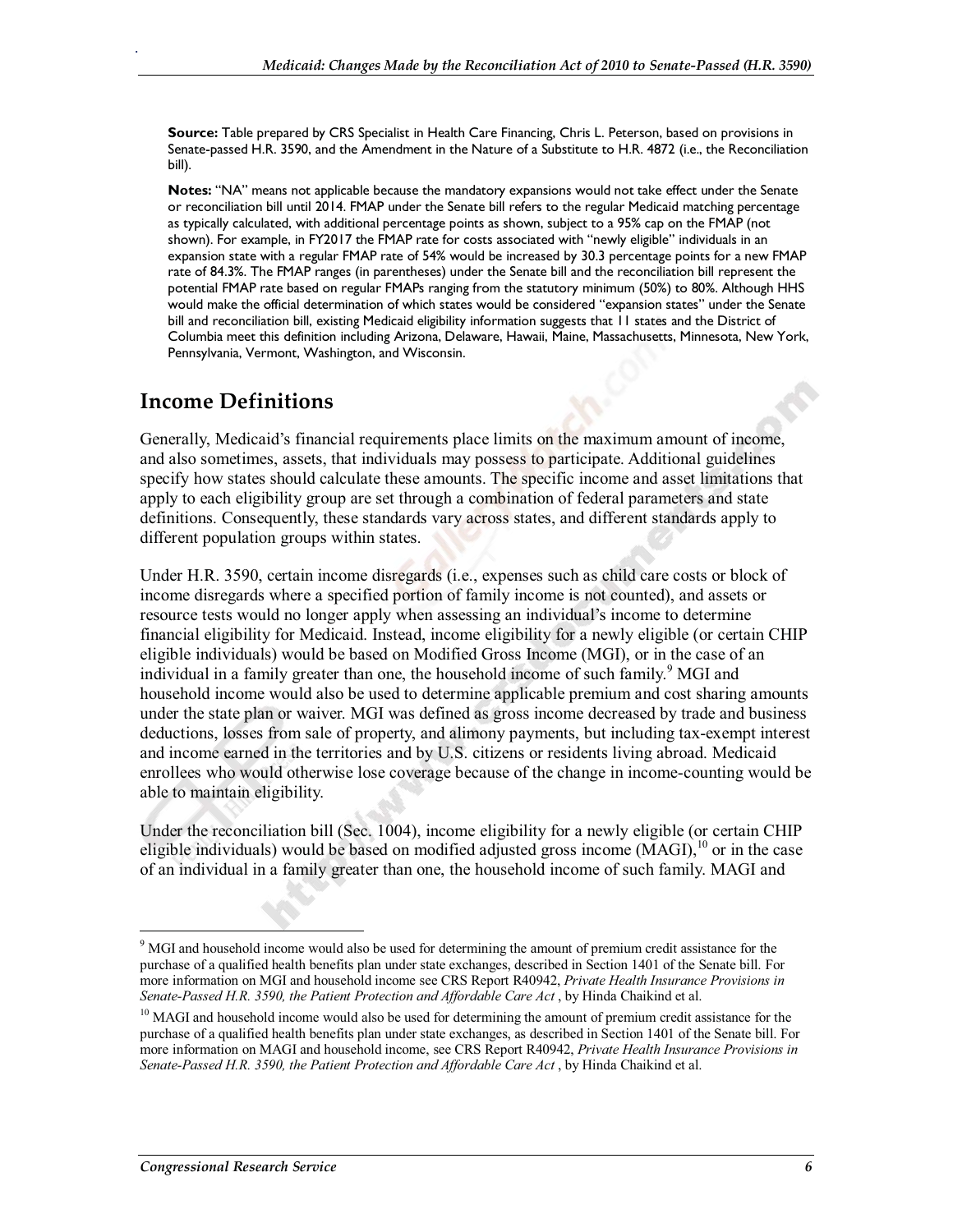household income would also be used to determine applicable premium and cost sharing amounts under the state plan or waiver.

MAGI is defined as the Internal Revenue Code's (IRC's) *Adjusted Gross Income* (AGI), which reflects a number of deductions, including trade and business deductions, losses from sale of property, and alimony payments, increased by tax-exempt interest and income earned by U.S. citizens or residents living abroad. Although H.R. 3590 prohibited any continued use of income disregards under Medicaid once the new income definitions would be in place, the reconciliation bill (Sec. 1004(e)) would require states determining individuals' Medicaid eligibility under MAGI to reduce their countable income by a certain amount. That amount would be 5% of the upper income limit for that Medicaid eligibility pathway.

#### **Payments to Primary Care Providers**

.

State Medicaid plans must provide methods and procedures to assure that payments are consistent with efficiency, economy, and quality of care, and are sufficient to enlist enough providers so that care and services are available at least to the extent that such care is available to the general population in the geographic area. Additional requirements regarding payment rates under Medicaid apply to inpatient hospital and long-term care facility services. However, within these guidelines, states have considerable flexibility to set provider reimbursement rates independent of any national baseline or reference.

H.R. 3590 did not have a provision addressing payments to primary care providers. However, there was a provision in the Affordable Health Care for America Act (H.R. 3962), the health reform bill passed by the House. The reconciliation bill adds similar language to H.R. 3590 (Sec. 1202). States would be required to set Medicaid payments for primary care services (i.e., evaluation and management or E&M services defined by Medicare as of December 31, 2009 and as subsequently modified by the Secretary and services related to immunization administration for vaccines and toxoids) relative to Medicare payment rates. Primary care services furnished in 2013 and 2014 by a physician with a primary specialty designation of family medicine, general internal medicine, or pediatric medicine would need to be paid at the Medicare rate for these services or higher (or if greater, the Medicare 2009 payment rate that would be applicable).

With respect to Medicaid managed care, the bill also would require that, in the case of E&M services, these new payment rates would apply, regardless of the manner in which such payments are made, including in the form of capitation or partial capitation (e.g., payments made on a "per member per month" basis, rather than for each specific unit of service delivered).

For services furnished in 2013 and 2014, the federal government would fully finance the portion of primary care service payments by which the new minimum payment rates exceed the State's existing payment rates as of July 1, 2009. That is the federal FMAP percentage for the additional costs born by a state would equal 100%.

### **Disproportionate Share Hospital Payments**

The Medicaid statute requires that states make disproportionate share hospital (DSH) adjustments to the payment rates of hospitals treating large numbers of low-income and Medicaid patients. The current law DSH provision is intended to recognize the disadvantaged situation of those hospitals. In claiming federal matching dollars, states cannot exceed their state-specific allotment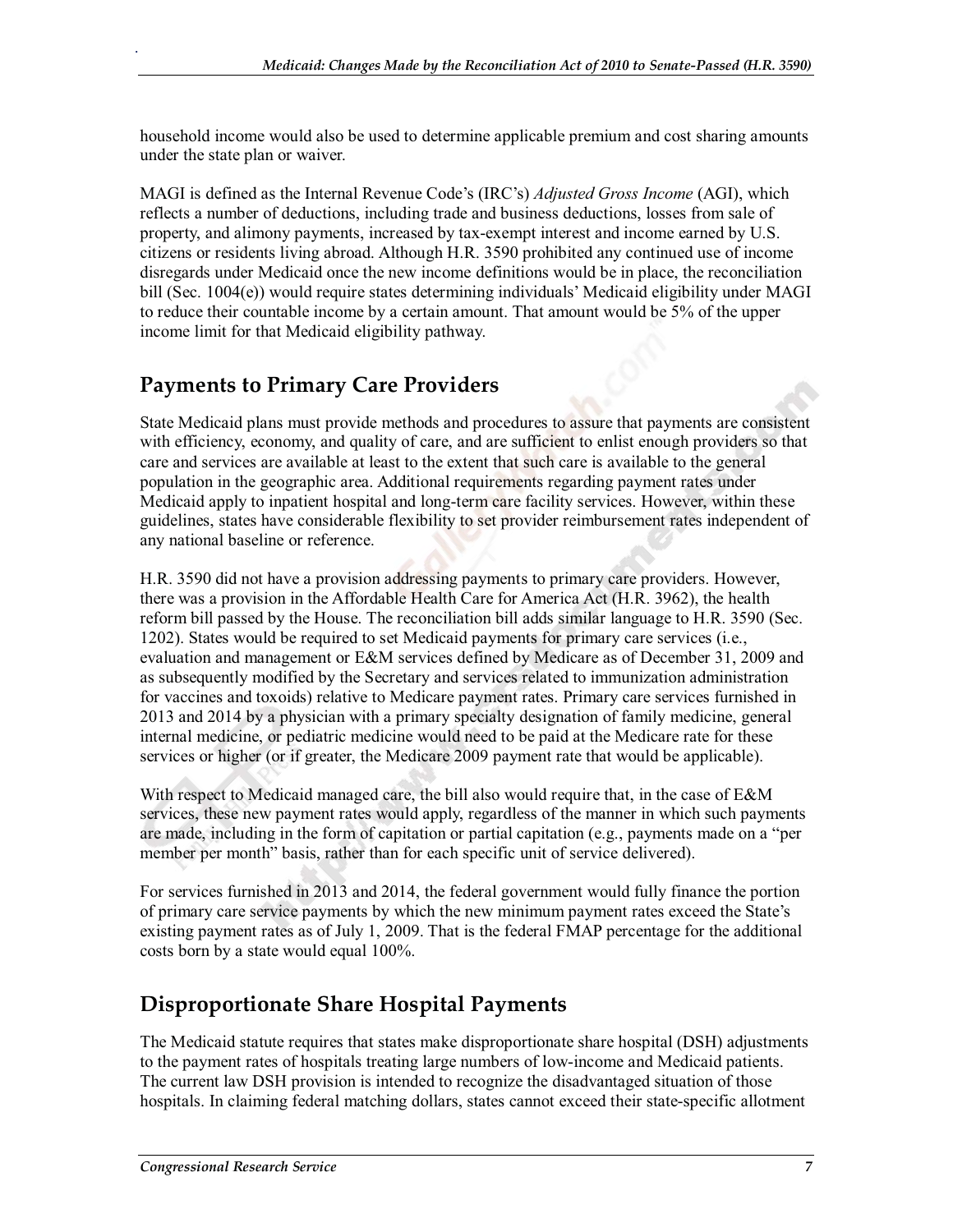amounts, calculated for each state based on a statutory formula. States must define, in their state Medicaid plans, hospitals that qualify as DSH hospitals and their DSH payment formulas. DSH hospitals must include at least all hospitals meeting minimum criteria and may not include hospitals that have a Medicaid utilization rate below 1%. The DSH payment formula also must meet minimum criteria, and DSH payments for any specific hospital cannot exceed a hospitalspecific cap based on the unreimbursed costs of providing hospital services to Medicaid and uninsured patients.

In determining federal DSH allotments for states, special rules apply to "low DSH states" (those in which total DSH payments for FY2000 were less than 3% of the state's total Medicaid spending on benefits). For low DSH states for FY2004 through FY2008, the allotment for each of these years was equal to 16% more than the prior year's amount. For years beginning in FY2009, DSH allotments for all states will be equal to the prior year amount increased by the change in the consumer price index for all urban consumers (CPI-U). For FY2009, federal DSH allotments across states and the District of Columbia totaled to nearly \$10.6 billion. Provisions under ARRA provided additional temporary DSH funding for states that increases total federal DSH allotments to nearly \$10.9 billion.

The Senate bill would reduce federal DSH allotments to states based on changes (reductions) in state-specific uninsurance rates over time. State DSH allotments would remain intact as under current law until a state uninsurance level is reached. This level would be initially reached the first fiscal year after FY2012 for which a state's uninsured rate, as measured by the Census Bureau's American Community Survey, decreases by at least 45%, compared to an initial baseline uninsured rate for FY2009. Once this level is reached, reductions in DSH allotments would depend on a state's status as a low DSH state and spending patterns vis-à-vis a benchmark (over or under 99.90% of the state's average DSH allotments) during a base five-year period (FY2004 through FY2008).

These reductions would be 17.5% (over the spending benchmark) or 25% (under the spending benchmark) for low DSH states versus 35% (over the spending benchmark) or 50% (under the spending benchmark) for all other states. For subsequent years, if a state's uninsurance rate decreases further, the state's DSH allotment would be further reduced, again depending on a state's status as a low DSH state and its spending patterns during the base five-year period. In general, these reductions would be equal to the product of the percentage reduction in uncovered individuals and 20% (over the spending benchmark) or 27.5% (under the spending benchmark) for low DSH states versus 40% (over the spending benchmark) or 55% (under the spending benchmark) for all other states.

Finally, for FY2013 forward, in no case would a state's DSH allotment be less than 50% of the state's FY2012 allotment, increased by the percentage change in the CPI-U for each previous year occurring before the fiscal year. **Table 2** summarizes the DSH provisions in the Senate bill.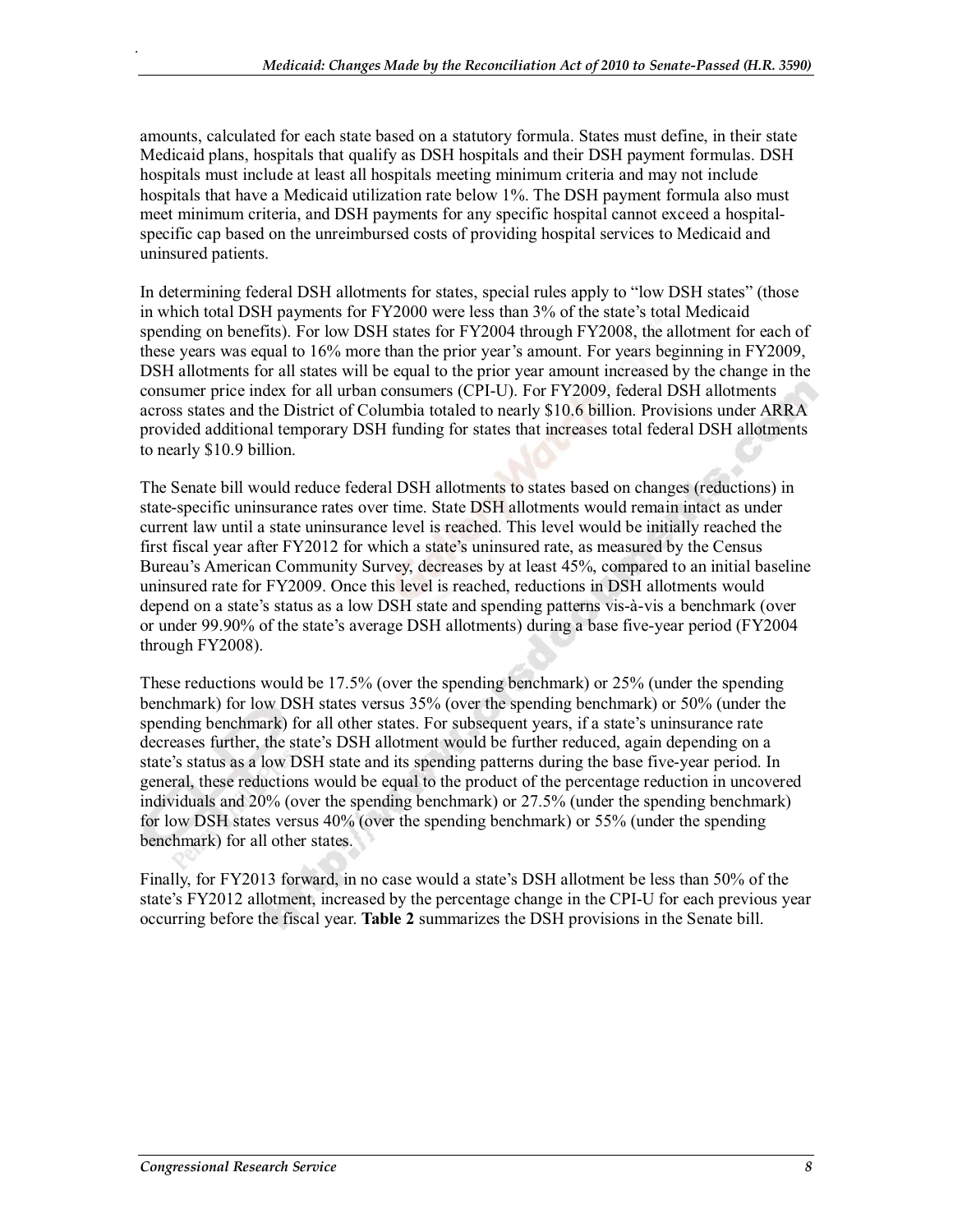| Trigger Year of DSH<br><b>Allotment Changes</b>                                                        | <b>DSH Allotment Reductions by Type of State</b><br>(Based on Spending Patterns)           |                                                                                          |  |  |  |
|--------------------------------------------------------------------------------------------------------|--------------------------------------------------------------------------------------------|------------------------------------------------------------------------------------------|--|--|--|
| When a state's rate of<br>uninsurance decreases by at least<br>45% compared to its 2009 rate,<br>then: | States with annual DSH spending of<br>>99.90% of average DSH spending for<br>FY2004-FY2008 | States with annual DSH spending<br><=99.90% of average DSH spending<br>for FY2004-FY2008 |  |  |  |
| <b>First Fiscal Year After FY2012</b>                                                                  |                                                                                            |                                                                                          |  |  |  |
| Low DSH States                                                                                         | (DSH Allotment)*(17.5%)                                                                    | (DSH Allotment)*(25%)                                                                    |  |  |  |
| <b>All Other States</b>                                                                                | (DSH Allotment)*(35%)                                                                      | (DSH Allotment)*(50%)                                                                    |  |  |  |
| <b>Subsequent Years</b>                                                                                |                                                                                            |                                                                                          |  |  |  |
| Low DSH States                                                                                         | (Reduced DSH Allotment) * (%<br>Annual Reduction in<br>Uninsured)*(20%)                    | (Reduced DSH Allotment) * (%<br>Annual Reduction in<br>Uninsured)*(27.5%)                |  |  |  |
| All Other States                                                                                       | (Reduced DSH Allotment) * (%<br>Annual Reduction in<br>Uninsured)*(40%)                    | (Reduced DSH Allotment) * (%<br>Annual Reduction in<br>Uninsured)*(55%)                  |  |  |  |

#### **Table 2. DSH Provision in the Senate Bill (H.R. 3590)**

**Notes:** For FY2013 forward, in no case would a state's DSH allocation be less than 50% of the state's FY2012 DSH allotment (increased by the CPI-U for each previous fiscal year). "\*" means "multiplied by."

Under the reconciliation bill, the provision (Sec. 1203) would strike the language in H.R. 3590 and require states to make aggregate reductions in Medicaid DSH allotments that would equal \$500 million in FY2014, \$600 million in FY2015, and \$600 million in FY2016, \$1.8 billion in FY2017, \$5.0 billion in FY2018, \$5.6 billion in FY2019, and \$4.0 billion in FY2020.

To achieve these aggregate reductions, the Secretary would be required to:

- (1) impose the largest percentage reduction on states that
	- (a) have the lowest percentage of uninsured individuals (determined on the basis of data from the Bureau of the Census, audited hospital cost reports, and other information likely to yield accurate data) during the most recent fiscal year with available data, or
	- (b) do not target their DSH payments to hospitals with high volumes of Medicaid patients, and
	- (c) hospitals that have high levels of uncompensated care (excluding bad debt);

(2) impose a smaller percentage reduction on low DSH states; and

(3) take into account the extent to which the DSH allotment for a State was included in the budget neutrality calculation for a coverage expansion approved under Section 1115 as of July 31, 2009. For each fiscal year, these reductions in DSH allotments would be applied on a quarterly basis. For states with a DSH allotment of \$0 in the  $2<sup>nd</sup>$ ,  $3<sup>rd</sup>$  and  $4<sup>th</sup>$  quarters of FY2012, the provision would set states' DSH allotments at \$72.2 million, and for states with a DSH allotment of \$0 in FY2013, the provision would set states' DSH allotments at \$53.1 million.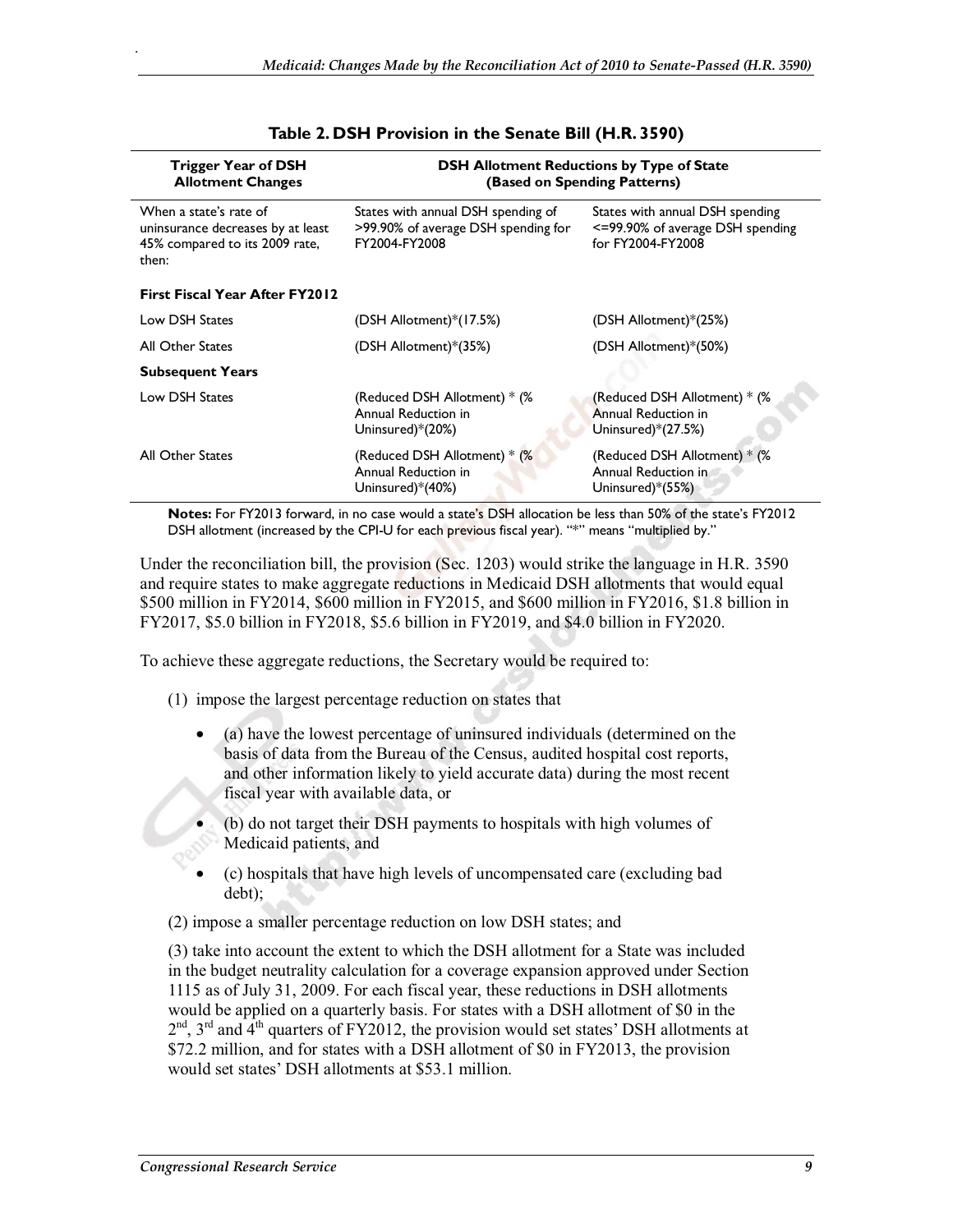#### **Funding for the Territories**

.

The federal share for most Medicaid service costs is determined by the FMAP, which is based on a formula that provides higher reimbursement to states with lower per capita income relative to the national average (and vice versa). FMAPs have a statutory minimum of 50% and maximum of 83%. In the territories, the FMAP is typically set at 50%.

Medicaid programs in the five territories (American Samoa, Guam, the Northern Mariana Islands, Puerto Rico, and the Virgin Islands) are subject to annual federal spending caps that are set in statute. The Congress has increased the levels of federal Medicaid funding in the territories in recent years. For FY2008 and subsequent fiscal years, the total annual cap on federal funding for the Medicaid programs in the territories is calculated by increasing the FY2007 ceiling for inflation. The territories also benefited from a temporary 30% increase in their Medicaid spending caps as a result of the FMAP assistance provided under ARRA.

The territories also have access to other sources of Federal matching funds, for example, they may be eligible for enhanced Federal match (90% or 75%) that is available under Medicaid for improvements in data reporting systems. Beginning with FY2009, funds spent on specified administrative activities would not count against the Medicaid caps.

H.R. 3590 would increase spending caps for the territories by 30% for the second, third and fourth quarters of FY2011, and for each full fiscal year thereafter. The measure also would increase the applicable FMAP by five percentage points—to 55%—beginning January 1, 2011 and for each full fiscal year thereafter. Beginning in fiscal year 2014, payments made to the territories for medical assistance for "newly eligible" individuals would not count towards territories' applicable Medicaid spending caps. In the case of the territories, the provision defines "newly eligible" individuals as non-pregnant childless adults who are eligible under the new Medicaid mandatory eligibility group and whose modified gross income or household income does not exceed the income eligibility level in effect for parents under each such commonwealth or territory's state plan or waiver as of the date of enactment of the bill.

The reconciliation bill (Sec. 1204) would strike the Medicaid provisions related to Payment of the Territories in the Senate-passed bill, and would permit the territories to establish an Exchange (in accordance with the Exchange-related provisions also included in the proposal), not later than October 13, 2013. Out of funds not otherwise appropriated, \$1.0 billion would be appropriated for the period between 2014 and 2019 for the purpose of providing premium and cost-sharing assistance to residents of the territory to obtain health insurance coverage through the Exchange. Of this amount, the Secretary would allocate \$925 million for Puerto Rico, and a portion (as specified by the Secretary of the Department of Health and Human Services of the remaining \$75 million for any other territory that chooses establish an Exchange. Under this provision, territories would be treated as states and would be required to structure their Exchange in a manner so there is no gap in assistance between individuals eligible for Medicaid and those eligible for premium and cost sharing assistance.

Under the reconciliation bill, territories that do *not* elect to establish an Exchange as of the specified date, would be entitled to an increase in their existing Medicaid funding caps. For the period between July 1, 2011 and September 30, 2019, \$6.3 billion dollars in total additional payments would be available for distribution among each territory across each such year in an amount that is proportional to the capped amounts available to the territories under current law.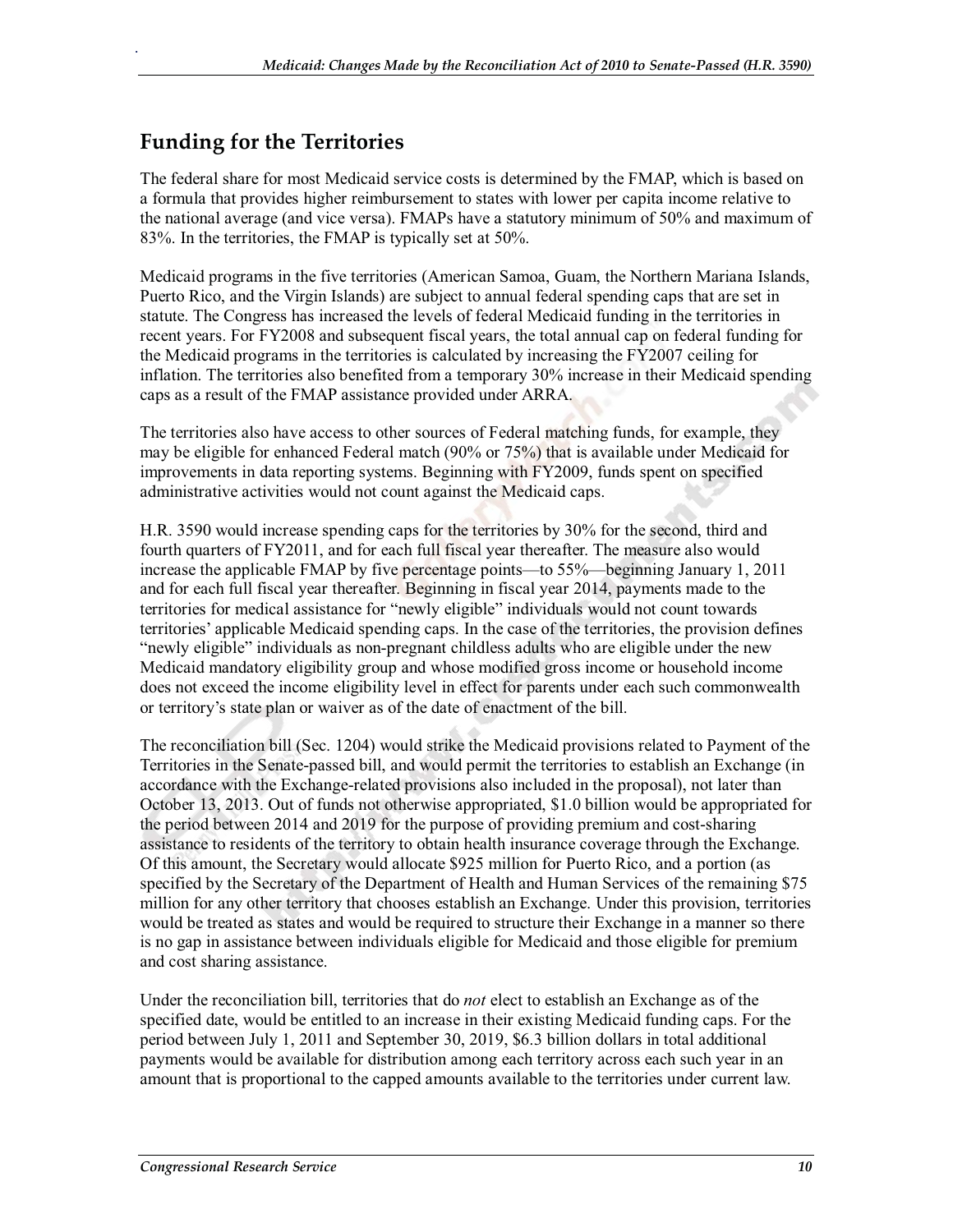Current law rules regarding funds spent on specified administrative activities would apply, and the provision would be effective July 1, 2011.

### **Delay in Community First Choice Option**

.

A personal care attendant provides assistance with activities of daily living (ADLs) and instrumental activities of daily living (IADLs) to persons with a significant disability. ADLs and IADLs include activities such as eating, bathing and showering, using the toilet, preparing meals, managing money, shopping for groceries, among others. Under current law, states have the option to cover personal care services, including personal care attendant services, under a variety of optional state plan benefits.

Under H.R. 3590, states could offer home and community-based attendant services as an optional state plan benefit to Medicaid beneficiaries whose income does not exceed 150% of poverty, or if greater, the income level applicable for an individual who has been determined to require the level-of-care offered in an institution. Under the Senate bill, this provision would become effective beginning October 1, 2010. Under the reconciliation bill (Sec. 1205), it would become effective on October 1, 2011.

#### **Financing: Payment for Prescription Drugs**

Outpatient prescription drugs are an optional Medicaid benefit, but all states cover prescription drugs for most beneficiary groups. Medicaid law requires prescription drug manufacturers who wish to sell their products to Medicaid agencies to agree to pay rebates to states for outpatient drugs purchased on behalf of Medicaid beneficiaries. Medicaid differentiates between the following two types of drugs when determining rebates:

- (1) single source innovator drugs (generally, those still under patent) and innovator multiple source drugs (originally marketed under a patent or an original new drug application, but for which there now are therapeutically or pharmaceutically equivalent products); and
- (2) all other, non-innovator, multiple source drugs.

Rebates for drugs still under patent or those once covered by patents have two components: a basic rebate and an additional rebate. Medicaid's basic rebate is determined by the larger of a drug's quarterly Average Manufacturer Price (AMP) compared to the best price for the same period, or a percentage (15.1%) of the drug's quarterly AMP. Drug manufacturers owe an additional rebate on single source innovator drugs (the first drug category mentioned above) when their unit prices for individual products increase faster than inflation.

H.R. 3590 would require manufacturers to pay additional rebates to Medicaid for certain new formulations of existing single source or innovator multiple source drugs. For these new drug formulations, referred to as line extensions, drug manufacturers would pay the additional rebate based on a new formula. Similar to the House health reform bill, H.R. 3962, the reconciliation bill (Sec. 1206) would limit the definition of line extension drugs to oral solid dosage forms of single source or innovator multiple source drugs.